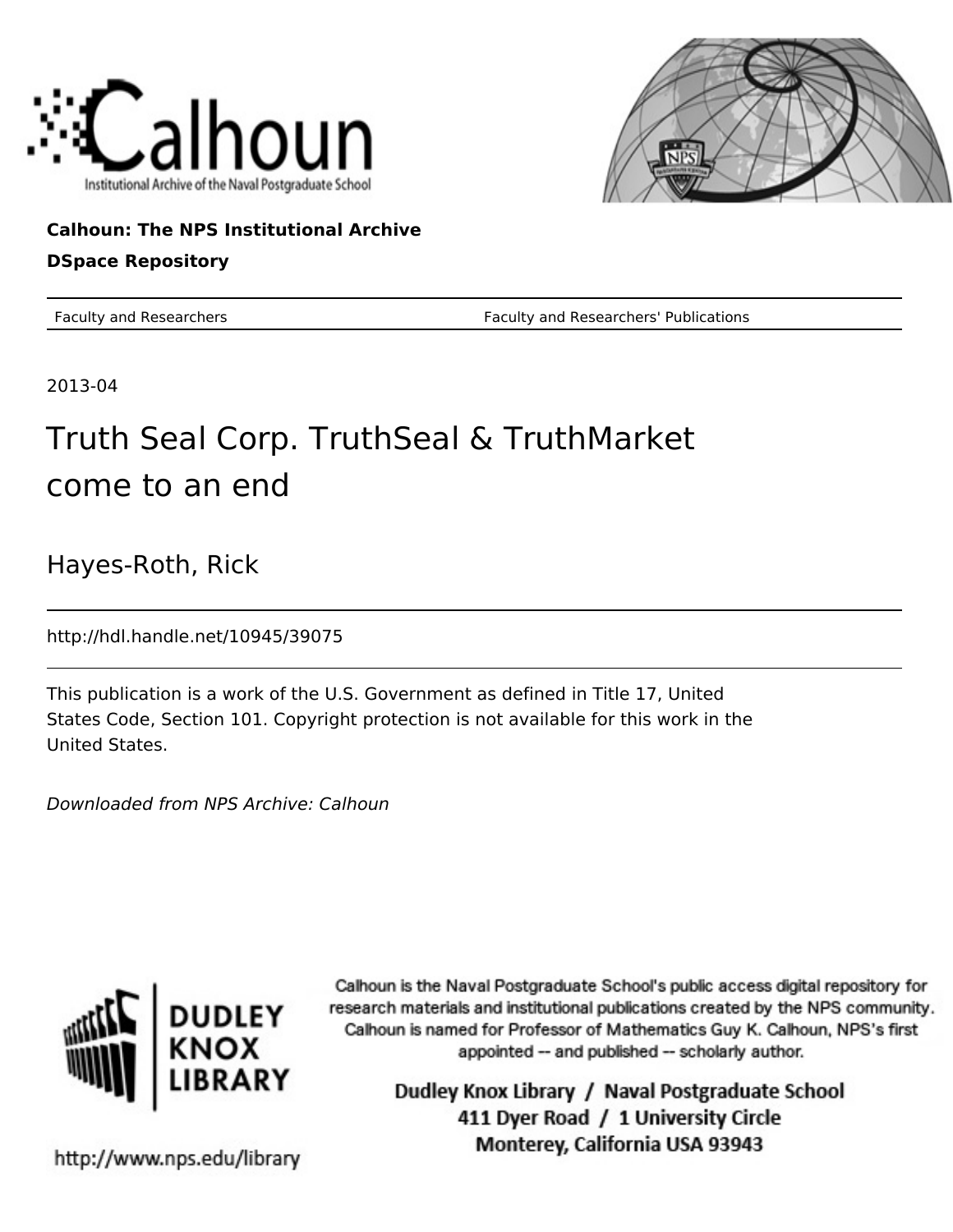

**Truth Seal Corp. Obituary:** *TruthSeal & TruthMarket come to an end*

We created Truth Seal Corp. in early 2011 to make truth telling profitable. Our basic idea was that speakers have an interest in being believed and, in a time of rising and justifiable cynicism, one way to earn listeners' credibility would be to guarantee the veracity of your statements. If truth telling could produce profits, it would justify people spending money to hone their claims and warrant their truthfulness. This could potentially bring enough capital to justify curating a large volume of high-value claims.

Our first goal was create an independent not-for-profit business, but the IRS rejected our application because they didn't want any nonprofit using its own name to highlight a claim by any for-profit company. That pretty much made the not-forprofit approach impossible. So in the middle of our first year, we converted to a for-profit corporation.

The initial business was established to allow people or companies to submit claims, have them vetted, and then have them issued with TruthSeal™ marks that would warrant their validity. The second part of the business would administer challenges to such marked claims. A challenger would pay a modest fee, submit data adequate to refute the claim, and we would assess that challenge. When the challenger's case was affirmed, the guarantee would be paid as a bounty from the guarantor's account. In that case, the TruthSeal mark would be invalidated, the guarantor's reputation for honesty deprecated, and the challenger would gain reputation and reward.

We made limited efforts to sell TruthSeals to businesses. In every case they demurred, feeling no competitive pressure to formulate and warrant valid claims. They preferred to wait until it became important to their customers.

We learned that TruthSeals were thus premature in early 2012. At that time, we thought it might be possible to use crowdsourced funding to build support for important claims that people were concerned about. We created TruthMarket™ as a place where true statements (TS) and bogus statements (BS) could be promoted with bounties. Again, challenges would occur the same way, and if the campaign were refuted, the challenger would gain reputation and money. In this case, however, the initial campaign creator could win 20% of the unpaid bounty if a campaign became funded and expired unrefuted. The additional money, 80% of the bounty, would be returned to the co-sponsors of the campaign, netting them about half to two-thirds of their individual stakes back as part of a winning campaign.

It took just a few months to realize that, although TruthMarket was interesting and stimulating to many people, it was not compelling enough to co-sponsors to make a go of it. This was strike two in our efforts to make truth telling profitable.

We prepared an overview graphic explaining our chronology. It leaves out many details, but we expect it conveys the most important points. Here it is: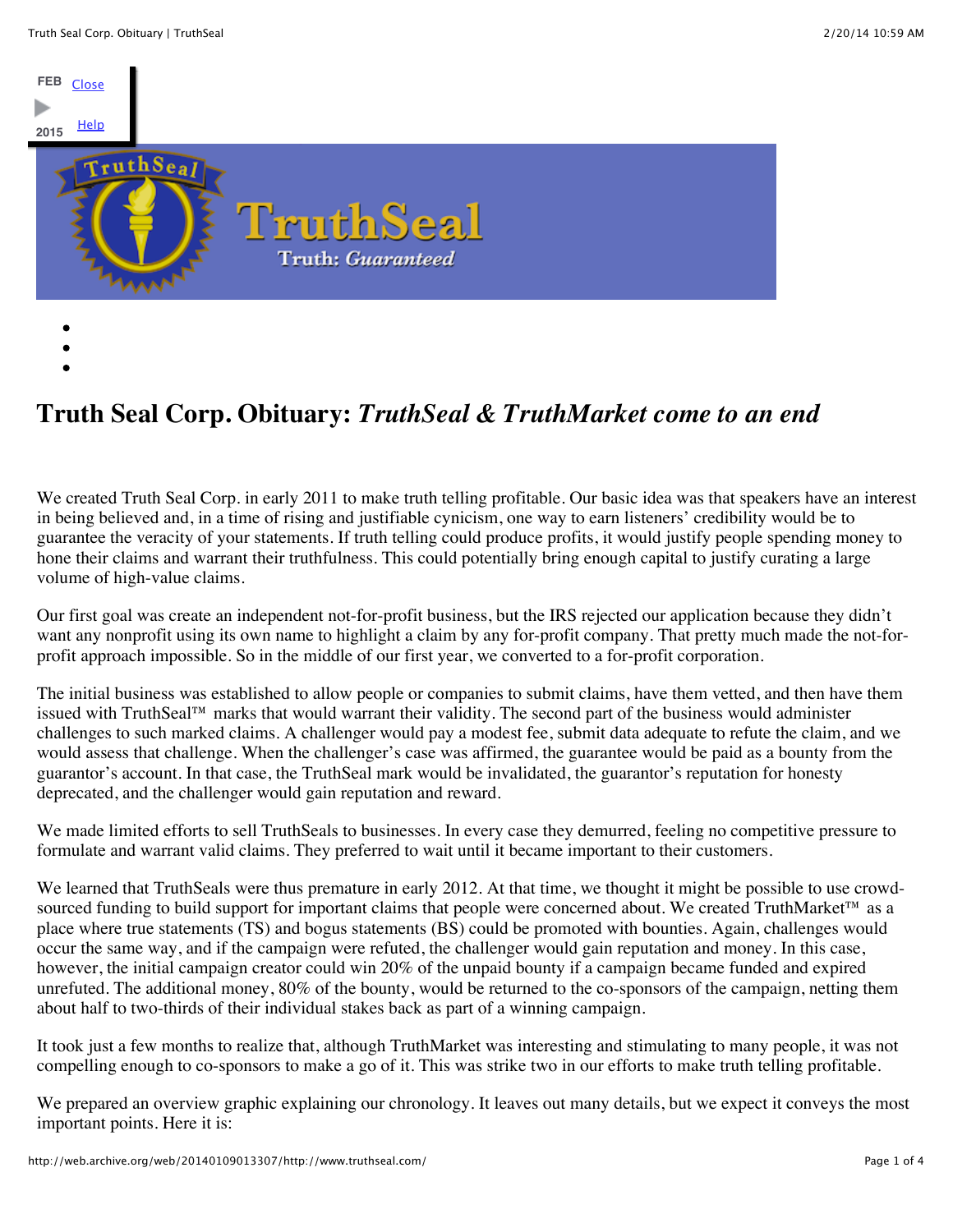

When we started TruthSeal in early 2011, the staggering growth of false claims in public dialogue motivated us to develop a business that could make truth telling profitable. Surveys indicated that public trust was deteriorating. I wrote a book and several papers on the lack of sanctions for false claims and the absence of a mechanism to reinforce truth telling. The central hypothesis underlying our business model was that commercial and political organizations could gain competitive advantage and public trust by guaranteeing the truth of their claims with a cash bond – effectively putting their money where their mouth is. While there are many people who question whether truth is sufficiently objective to be guaranteed, we were able to establish procedures for vetting and adjudicating claims that were carefully expressed with clear definitions of falsification criteria. With practice, that process could become routine.

For proof points, we created a number of public claims and guaranteed them ourselves. Whenever a claim was bogus, it appeared that people on the Internet quickly found it and willingly paid to challenge it. When they could see a 15 to 1 return for a successful challenge, they willingly jumped at it. However, the tough problems we encountered had to do with marketability and buyer incentives. Attempts to sell Truth Seals to businesses to guarantee their public claims failed for two reasons. The notion was (1) alien and untested in their sectors and (2) perceived as exposing them to unnecessary challenges and corresponding risk. So we reasoned that TruthSeal was premature. A secondary hypothesis that TruthSeal might better serve companies in crisis was not tested, given the perceived difficulty of persuading companies already under fire and likely working with crisis consultants.

The reluctance of companies to put up the money to experiment with truth guarantees led us to speculate that groups of individuals could band together to promote truth. Hence, we created TruthMarket over a 9-month period.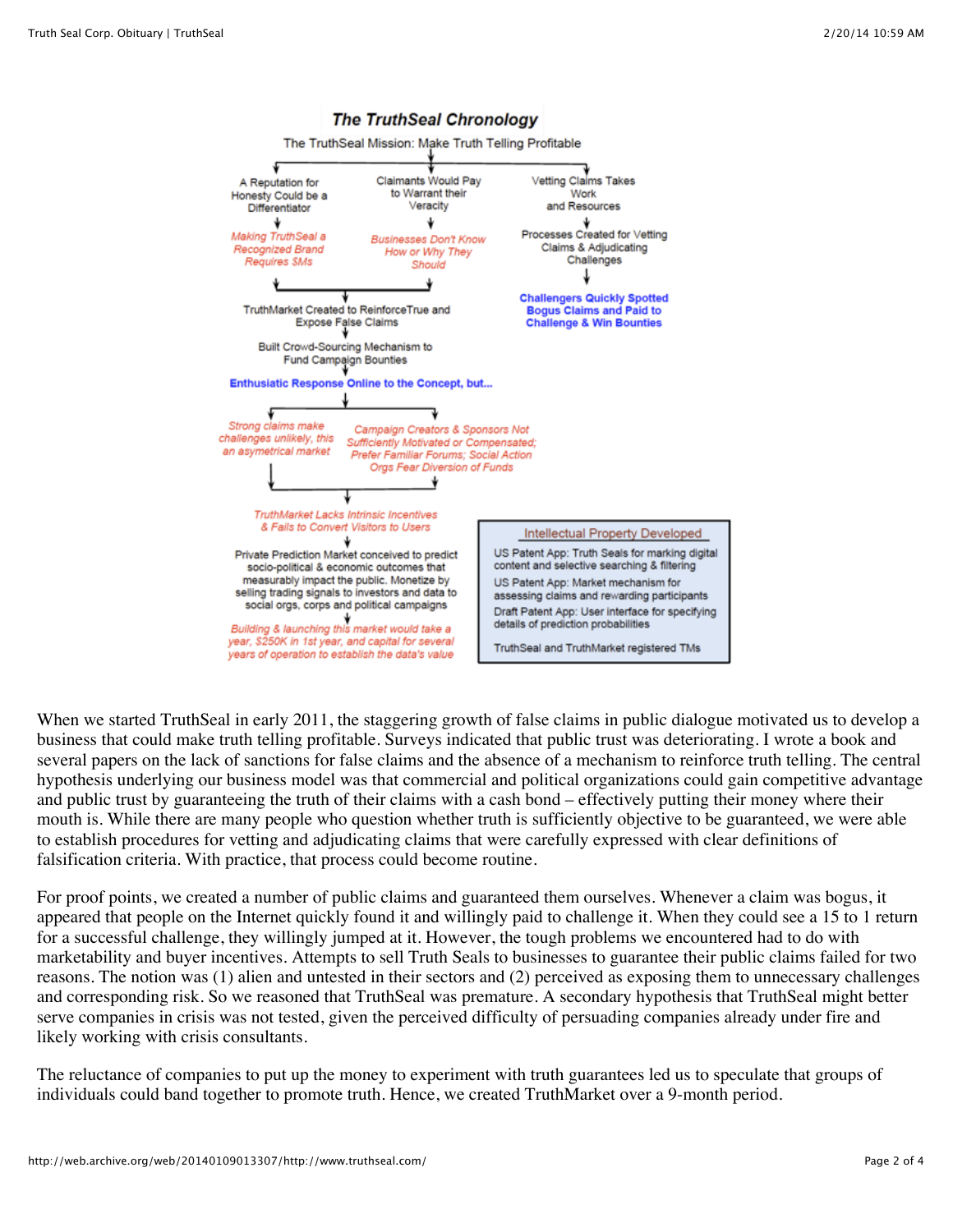Following our launch, it took about two months before several notable weaknesses became obvious. Basically, it's a nondynamic market with inadequate incentives. The campaign creator may be motivated by the cause of truth and a 20% reward for an ultimately successful campaign, but not enough other people seem willing to jump in and co-sponsor. Incentives for them are minimal. Though incentives for challengers are good, tightly constructed campaigns have claims that are difficult to refute, by design. As a consequence, the campaigns are more like stakes in the ground rather than battles being waged with daily changes.

Given these fatal weaknesses, we have been investigating alternatives. Picking up on the thread of "dynamic markets," we've investigated prediction markets for issues of political and economic impact. Prediction markets have been around for a decade, with the most well known being the Iowa Election Market and InTrade. Basically, these markets allow people to wager on outcomes such as which party will control the Senate or whether a gun control bill will become law. As indicators of public sentiment, prediction markets have been shown to offer greater accuracy than polls in forecasting outcomes.

There are many legal restrictions on prediction markets. We basically conceived of a private prediction market that would work like Nielsen Ratings for TV and other media: We would enlist people to participate in various important predictions and incentivize them to be active. We would extract from their predictions data that would be valuable to analysts, traders, investors and special interests. We talked to potential customers who might buy those extracted signals, but they cautioned that it would take years of data to establish our predictive value. This business not only strayed far from the initial mission, but also was too expensive and speculative for our taste.

The last item on the graphic lists some of the intellectual property we have developed, by our small, but prolific team.

At this juncture, we are where many start up business arrive: We have decided to stop flogging this horse, because the conditions for success are not present. We hope somebody can crack the essential nut, finding a way to make truth telling profitable. It seems to me a fatal flaw in the design of civilization that no such mechanism exists. Because of this shortcoming, money mostly fuels the self-interests of the rich and powerful. In the Information Age, this means people increasing consume, believe, and are shaped by the memes of those in a position to control them.

Many people contributed significantly to our efforts to make this concept go. I want to acknowledge their efforts, which ranged from programming and graphics to legal and fiduciary contributions. Here's a roster of those contributors to whom I owe gratitude and admiration:

| Tom Batcha   | Nora Hayes-Roth    | Kunal Pandya       |
|--------------|--------------------|--------------------|
| Mike Bailey  | Ryan Hofschneider  | Purvi Pandya       |
| Mary Bronzan | Neil Jacobstein    | Michael Shermer    |
| Vint Cerf    | George Lakoff      | Arthur Silbergeld  |
| Meyli Chapin | Andrew Loesch      | <b>Amit Thaker</b> |
| Devra Davis  | Benedict O'Mahoney | Perry Thorndyke    |
| Ellen Davis  |                    |                    |
|              | Chris Mooney       | Geoff Tranchina    |
| Mark Feldman | Shawn Otto         |                    |

Thanks for your interest and support. If you have interest in picking up where we have left off, let me know if there's any way I can help you succeed.

<signed> Rick Hayes-Roth email: truthseal <at> hayes-roth.net

Published April 9th, 2013